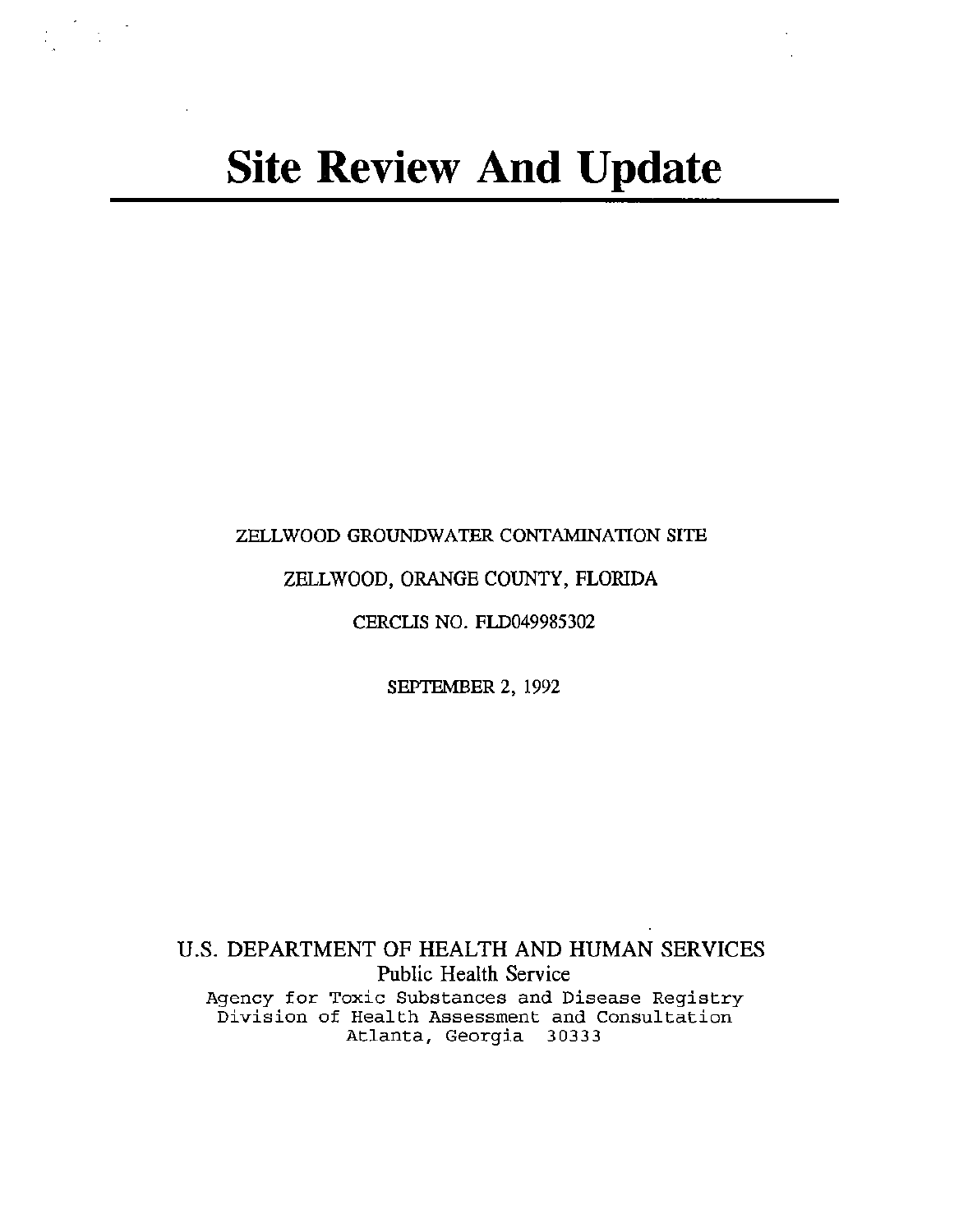# **Site Review and Update: A Note of Explanation**

' )<br>C

 $\mathbf{r}$ 

.,

The purpose of the Site Review and Update is to discuss the current status of a hazardous waste site and to identify future ATSDR activities planned for the site. The SRU is generally reserved to update activities for those sites for which public health assessments have been previously prepared (it is not intended to be an addendum to a public health assessment). The SRU, in conjunction with the ATSDR Site Ranking Scheme, will be used to determine relative priorities for future ATSDR public health actions.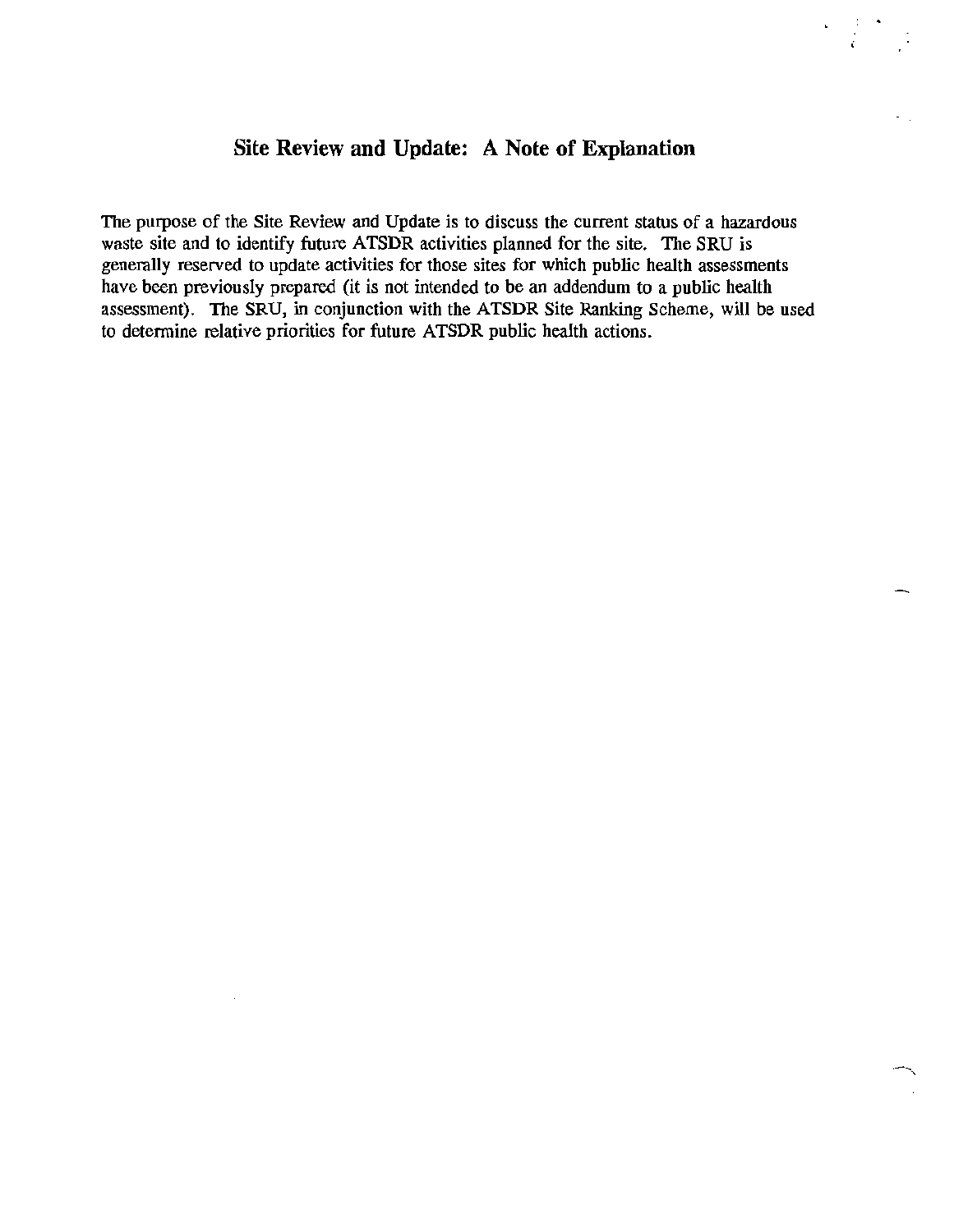## SITE REVIEW AND UPDATE

ZELLWOOD GROUNDWATER CONTAMINATION SITE

ZELLWOOD, ORANGE COUNTY, FLORIDA

CERCLIS NO. FLD049985302

ä,

Prepared by

The Florida Department of Health and Rehabilitative Services Under a Cooperative Agreement With the Agency for Toxic Substances and Disease Registry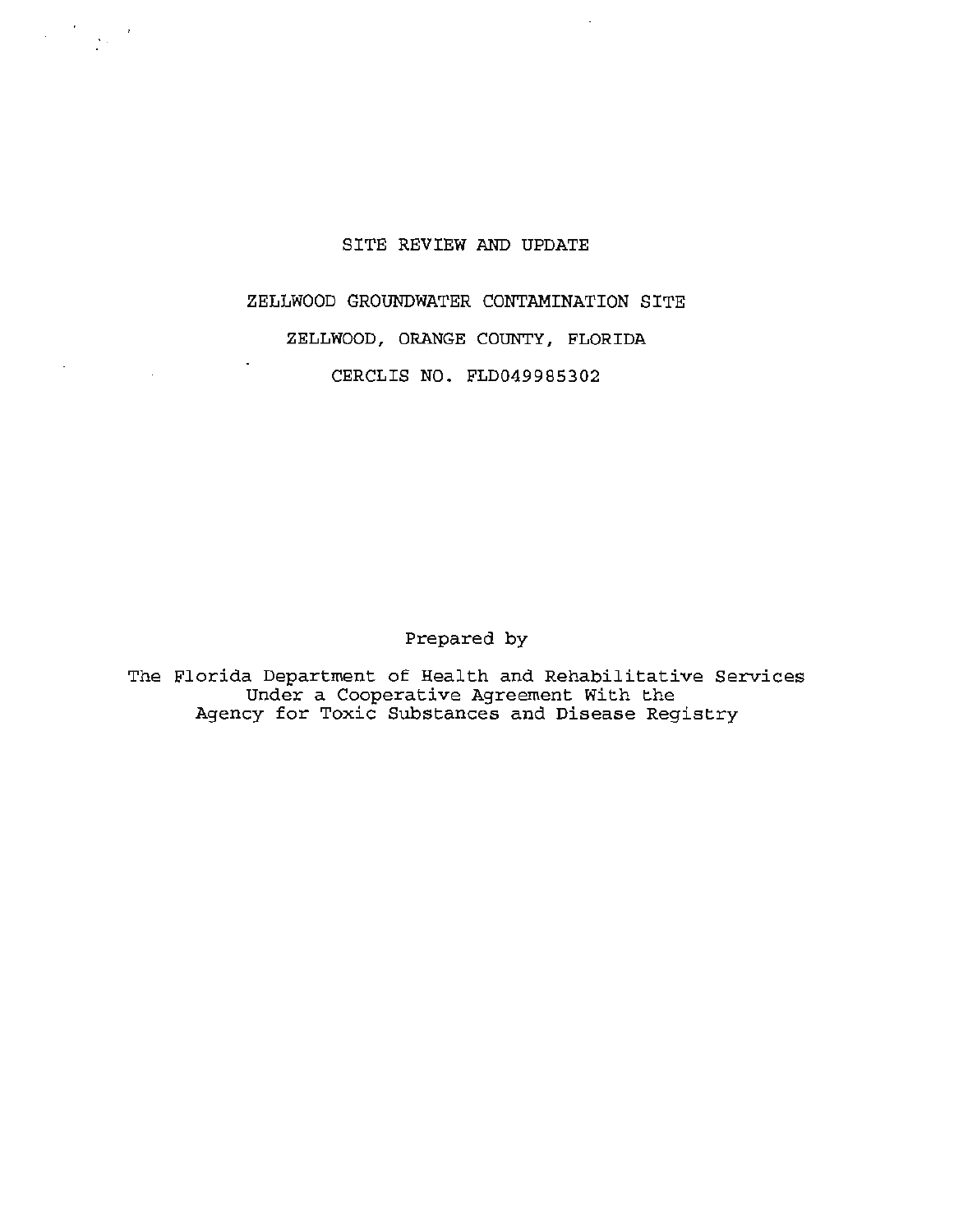## SUMMARY OF BACKGROUND AND HISTORY

The Zellwood Groundwater Contamination National Priorities List (NPL) site is on 57 acres in the northwestern corner of Orange County, Florida. It is approximately one-half mile west of the town of Zellwood (Figures 1 and 2) . The site is bounded on the north by the Seaboard Coastline Railroad, on the east by Laughlin Road, on the south by Jones Avenue, and on the west by woods. There are approximately 300 homes within 1 mile of the site. Zellwin Farms Company and Drum Service Company of Florida have<br>occupied the site since the early 1960s. Southern Liquid occupied the site since the early  $1960s$ . Fertilizer Company began operations at the site in the 1970s; it was sold to Douglass Fertilizer and Chemical Company in 1981, and its operations were relocated in 1984. The former fertilizer area is now occupied by Coatings Application and Waterproofing Company. Chemical Systems, which is on the western part of the site, started operations in 1982. Figure 3 depicts the site layout.

Contractors for the U.s. Environmental Protection Agency (EPA) have analyzed surface water, sediments, waste sludges, surface and subsurface soil, and shallow and deep groundwater at the site. Except for the deep groundwater, which shows no contamination, the media are contaminated with lead, cadmium, chromium, arsenic, antimony, beryllium, chlordane, di(2-ethylhexyl)phthalate and pentachlorophenol. Although early studies found cyanide in the surficial aquifer at very high concentrations (200 mg/L) , more recent sampling has not found cyanide above levels of concern.

In 1983, EPA conducted an emergency removal of abandoned drums in an area immediately north of Drum Services. The 1986 public health assessment, prepared by the Agency for Toxic Substances and Disease Registry (ATSDR), concluded that the site was of public health concern because of the possibility that people may be exposed to hazardous substances on site and that contaminants might migrate<br>into the Floridan aquifer. The public health assessment aquifer. The public health assessment<br>EPA consider these potential problems: recommended that EPA consider these potential contaminant migration into the deep groundwater; control of dust during soil removal activities; and release of contaminants into the air during groundwater treatment.

EPA has conducted a remedial investigation at this site (2) and has issued a record of decision (ROD) (5). The 1987 ROD selected issued a record of decision  $(ROD)$   $(5)$ . excavation and stabilization of contaminated soil, monitoring of existing groundwater wells, and long-term groundwater monitoring as the most cost-effective remedy for reducing contamination at the site.

No community health concerns were identified in the public health assessment. However, since cleanup work began, the community has been interested in activity at the site, and there have been several reports of adverse health effects. Those concerns are reviewed in the Current Issues section of this document.

1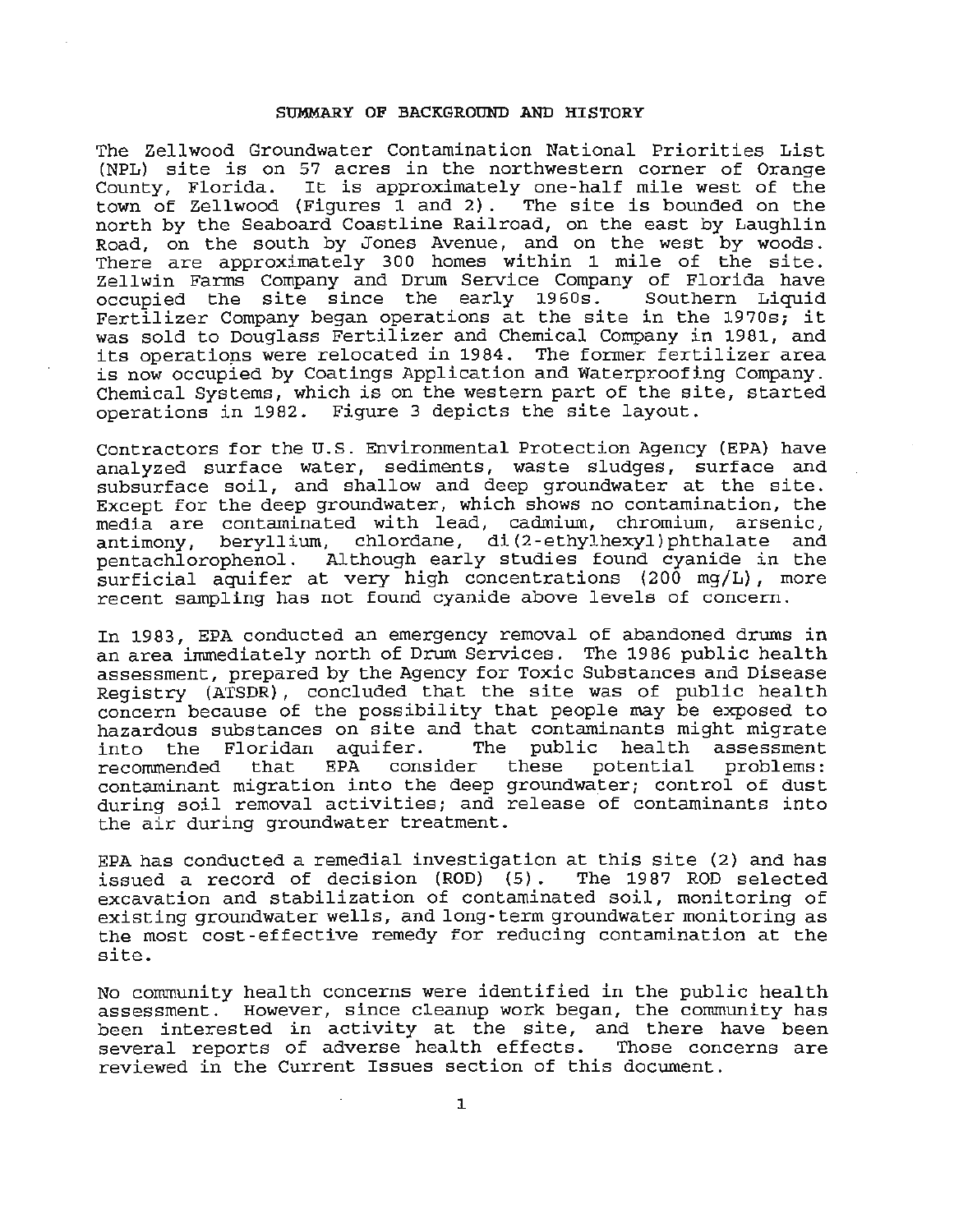#### CURRENT SITE CONDITIONS

Bruce Tuovila of the Florida Department of Health and Rehabilitative Services (Florida HRS} visited the site on July 28, 1992, with Joyce Bittle and Geoffrey Price of the Orange County Public Health Unit. The site is west of U.S. Highway 441 approximately one-half mile from the town of Zellwood. Each of the four primary industries at the site are along the northern side of Jones Avenue. All are completely fenced and have gates that can be<br>locked. BPA contractors are excavating soil from a 6-acre area BPA contractors are excavating soil from a 6-acre area approximately 200 feet north of the Drum Services property. Contaminated soil is being stockpiled on site and covered with plastic sheets to reduce dust generation. However, during the site visit, there was a significant amount of airborne dust despite those precautions. There were no signs of air monitoring equipment in use. There is no fence or other barrier around the excavation, and security is minimal. There are homes behind a line of trees approximately 250 feet north of the removal area .

Conclusions in the 1986 ATSDR health assessment are supported by more recent studies  $(7, 8)$ . With the exception of cyanide, which is below the level of concern, all other contaminants reported in the initial studies remain above levels of concern . Media of concern are surface soil, airborne dust and fumes, and shallow groundwater. The concern that shallow groundwater contamination could migrate to the deep groundwater aquifer is still valid.

## CURRENT ISSUES

Completion of the current site cleanup should reduce or eliminate the risk of exposure. However, the potential for off-site migration of groundwater contaminants to private drinking water wells in the area is of concern.

Local residents have expressed the following health concerns:

- 1. Exposure to fumes or dust from the site may be the cause of acute respiratory distress in sensitive individuals.
- 2. Contaminants from the site have migrated into surficial aquifer wells in the area and made it necessary to dig deeper wells for drinking water.
- 3. Individuals who worked at Drum Services might have been exposed to contaminants and might have suffered adverse health effects.

## CONCLUSIONS

The conclusions of the 1986 ATSDR public health assessment appear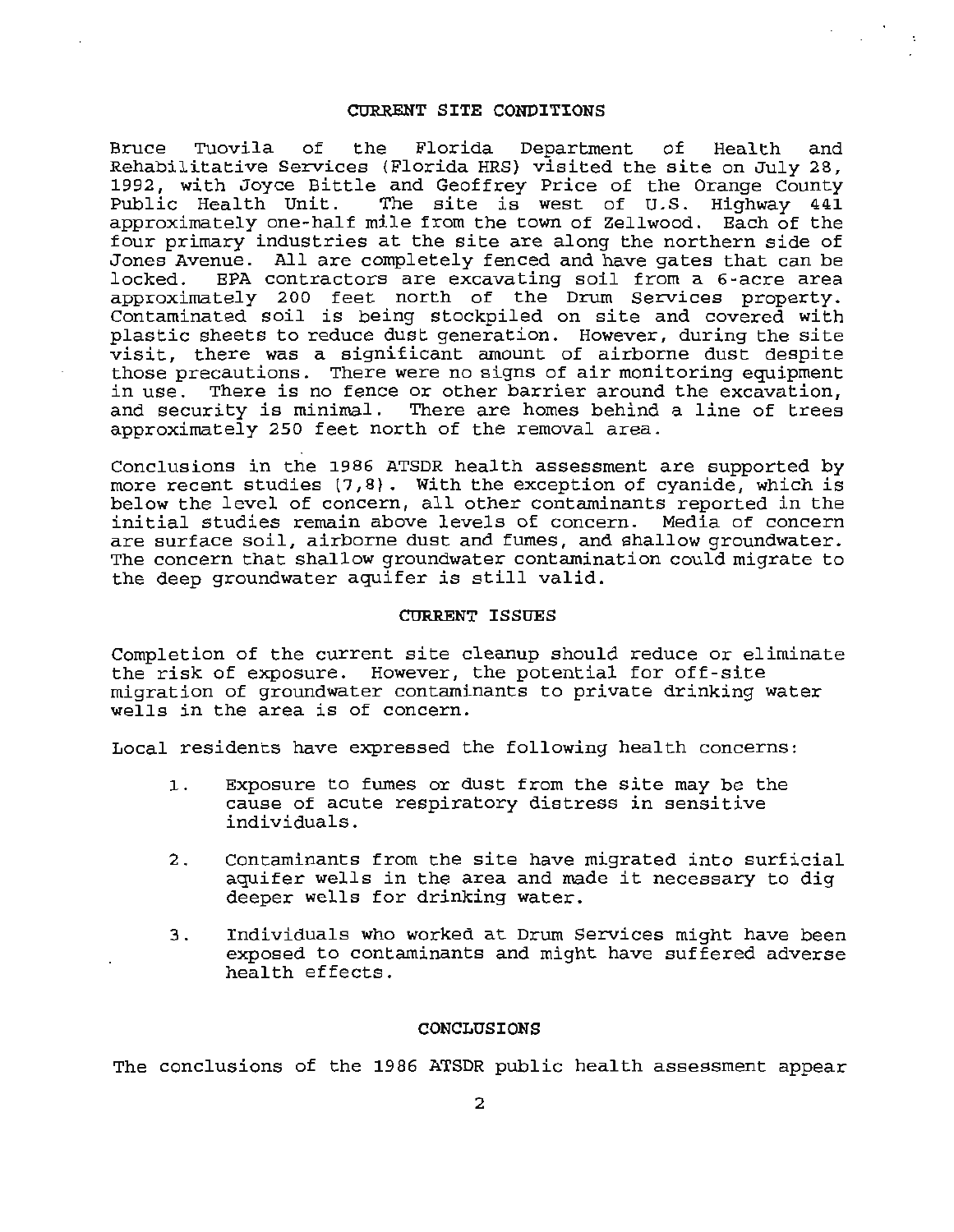to be valid. On-site workers, trespassers at the abandoned drum storage area, and residents with shallow water wells may have been exposed to the contaminants listed previously. However, it cannot be determined if that exposure is a public health hazard without additional evaluation of the duration of exposure and the levels of exposure over time. Because of the potential for contamination of private wells in the area, the site should be further evaluated.

The recommendation that contaminated soil and sediment be remediated has been followed. Dust control during remediation, however, does not appear to be effective. EPA will address treatment of shallow groundwater after the results of the soil remediation are reviewed .

### **RECOMMENDATIONS**

Because of the need for further evaluation of the public health significance of past exposure to soil and groundwater contaminants, the possibility of exposure to airborne contamination during remediation, and the potential for future contamination of private wells in the area, Florida HRS recommends that a full public health assessment be conducted.

Because exposure to dust or fumes during remediation is a community concern, Florida HRS also recommends that EPA implement effective dust control measures and conduct air monitoring during the soil solidification process. Florida HRS encourages prompt implementation of the groundwater treatment process as soon as results of the soil solidification remedy are known. Until groundwater has been treated, we recommend that area drinking water wells be monitored periodically to ensure prompt identification of contamination.

The data and information developed in this site review and update have been evaluated to determine if follow-up actions may be indicated. Further site evaluation is needed to determine public health actions.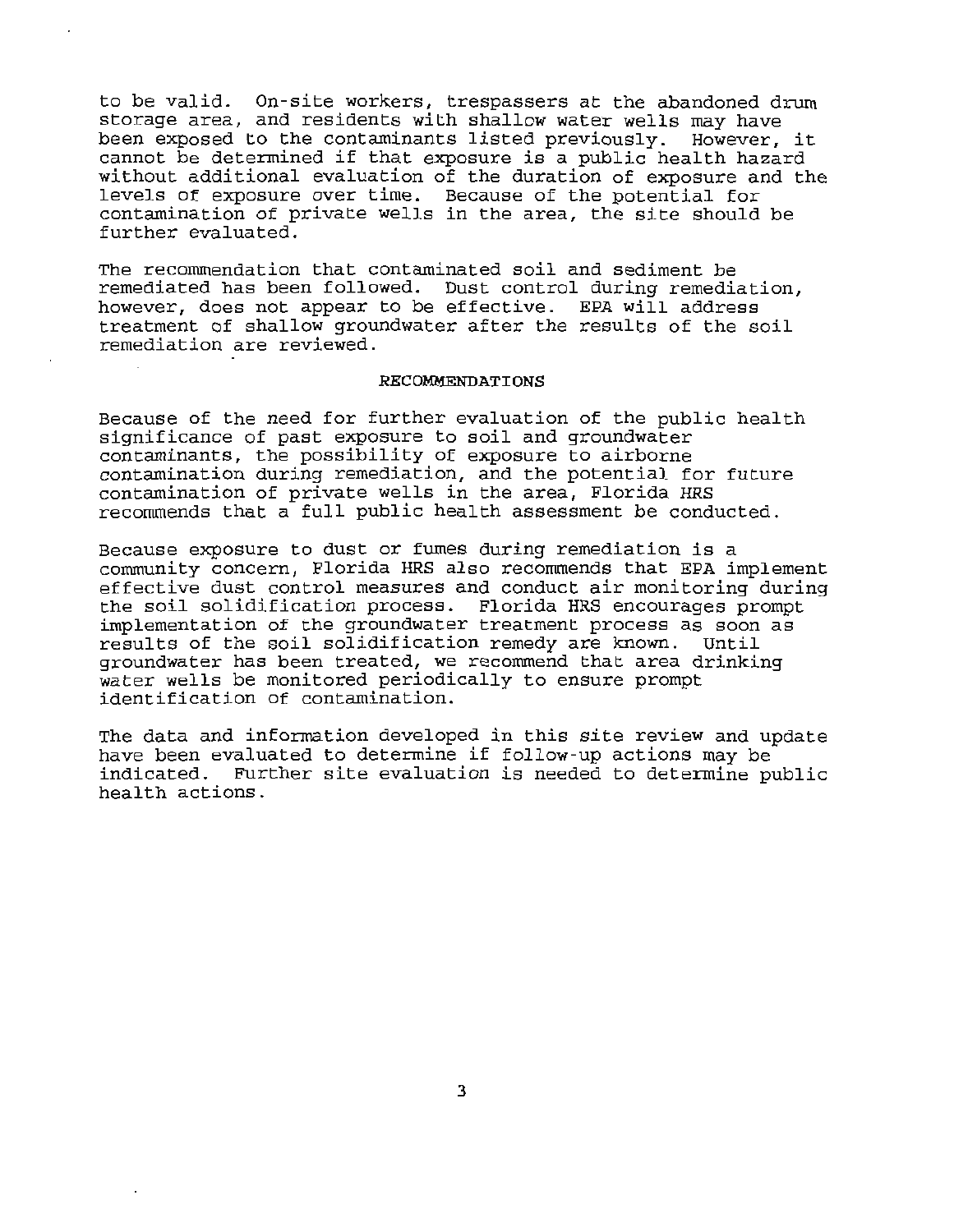#### **DOCUMENTS REVI EWED**

Documents reviewed by Florida HRS during preparation of this summary are as follows :

- 1. NUS Corporation, Remedial Action Master Plan for the Zellwood Groundwater Contamination Site, Zellwood, Florida, June 1984.
- 2. NUS Corporation, Draft Remedial Investigation, Zellwood Groundwater Contamination Site, Orange County, Florida, Volumes I and II, December 1985.
- 3. NUS Corporation, Draft Endangerment Assessment, Zellwood Groundwater Contamination Site, Orange County, Florida, June 1986.
- 4. ATSDR, Health Assessment for Zellwood Groundwater Contamination Site, Zellwood, Orange County, Florida, August 21, 1986.
- 5. EPA, Record of Decision for the Zellwood Groundwater Contamination NPL CERCLA Site, Orange County, Florida, December 17, 1987.
- 6 . EPA, Summary of the Remedial Alternative Selection, Zellwood Groundwater Contamination Site, Orange County, Florida, Undated .
- 7. Roy F. Weston Inc., Sampling Activity Report for Zellwood Groundwater Contamination NPL Site, Zellwood, Orange County, Florida, August 5, 1988.
- 8 . Roy F. Weston Inc., Information Management and Computer Mapping for Zellwood Groundwater Contamination NPL Site, Zellwood, Orange County, Florida, December 12, 1988.
- 9. Tetra Tech Inc., Environmental Protection Agency Alternative Remedial Contracting Strategy (ARCS), Zellwood Groundwater Contamination Site, Zellwood, Orange County, Florida, September, 1991.

Preparer of the report: Bruce J. Tuovila, M. S.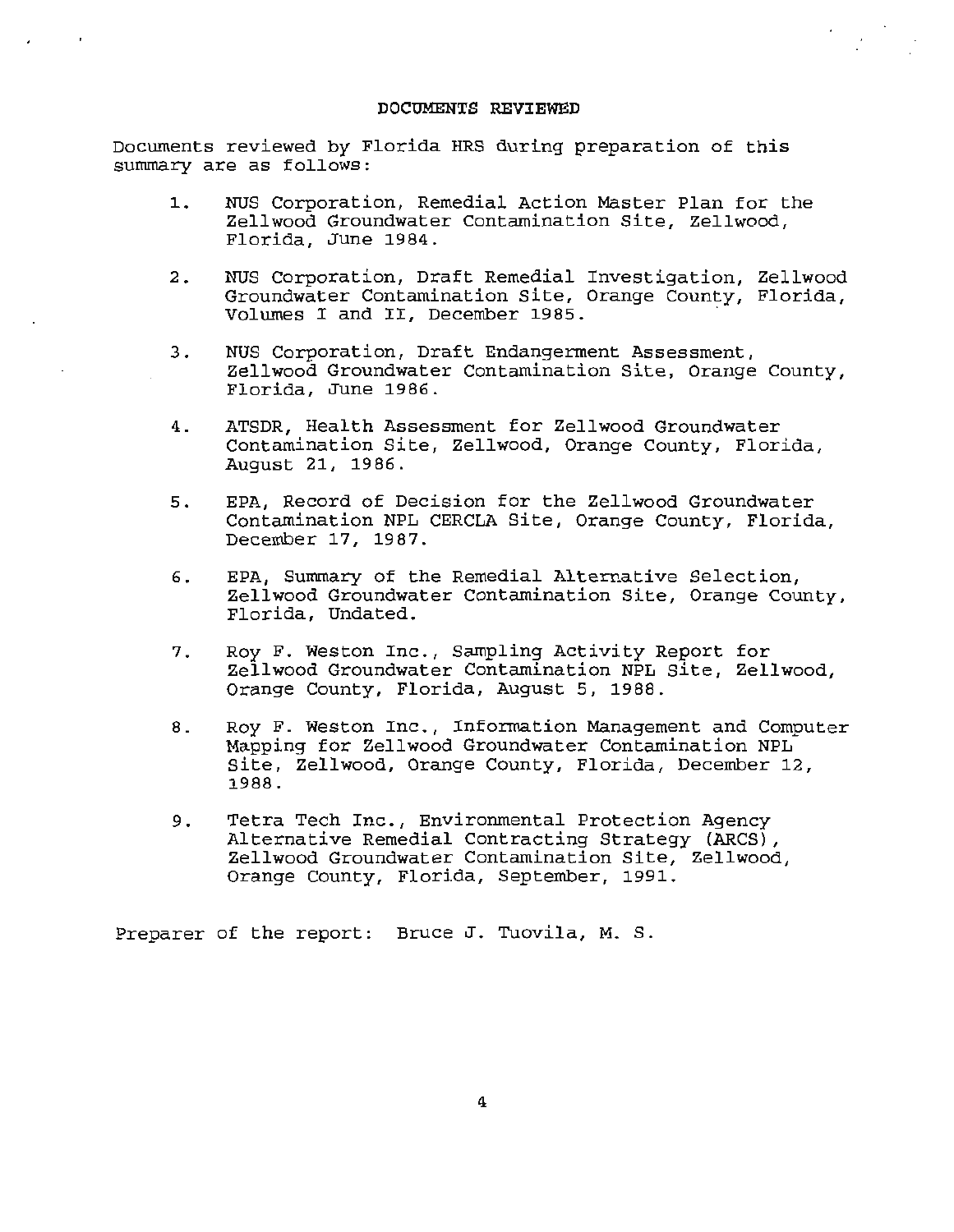

Figure 1. Map Showing Location of Orange County

5

ø

 $\ddot{\phantom{0}}$ 

 $10^{10}$   $\approx 0$ 

 $\mathcal{Z}$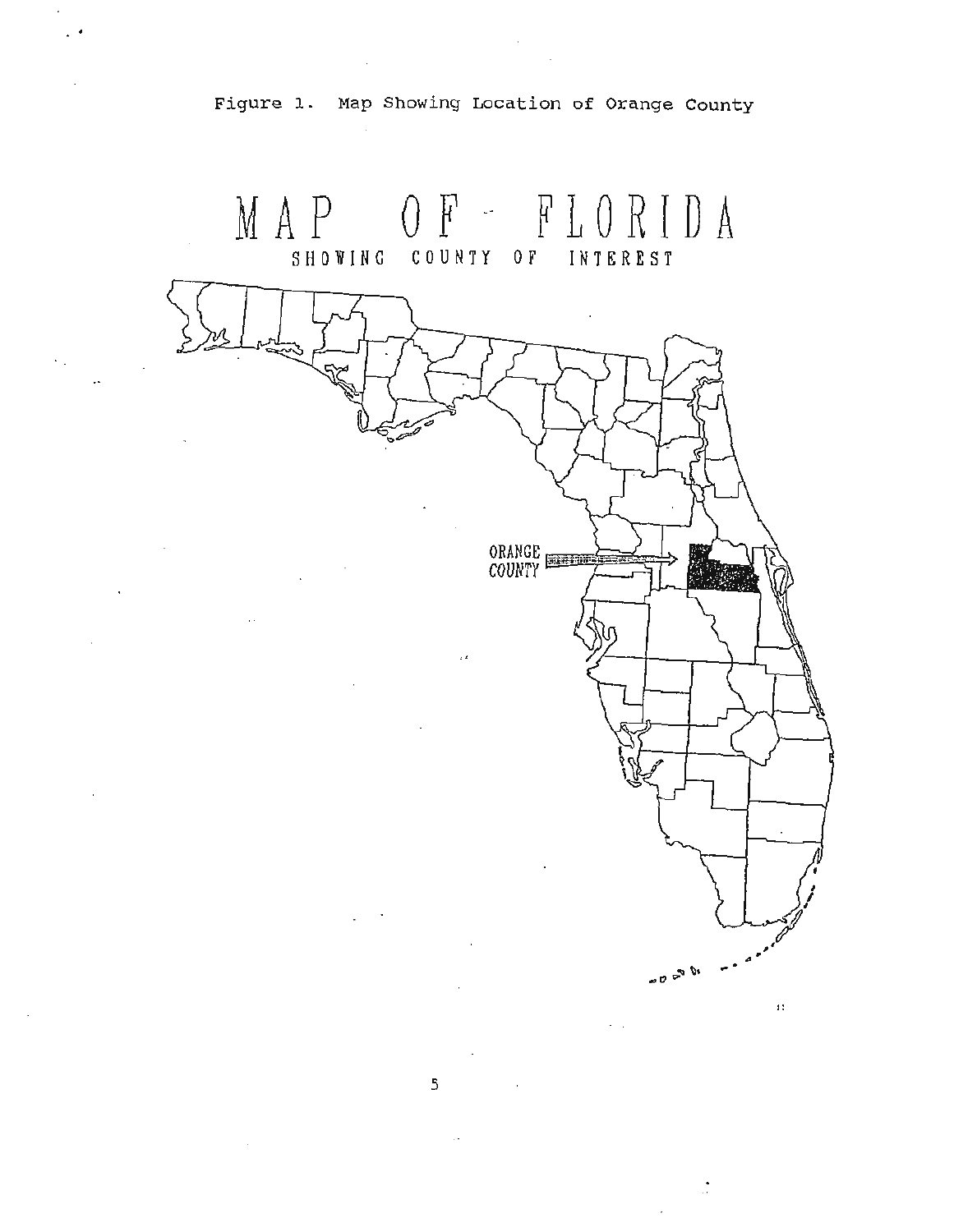



☆ Zellwood Groundwater Contamination Site